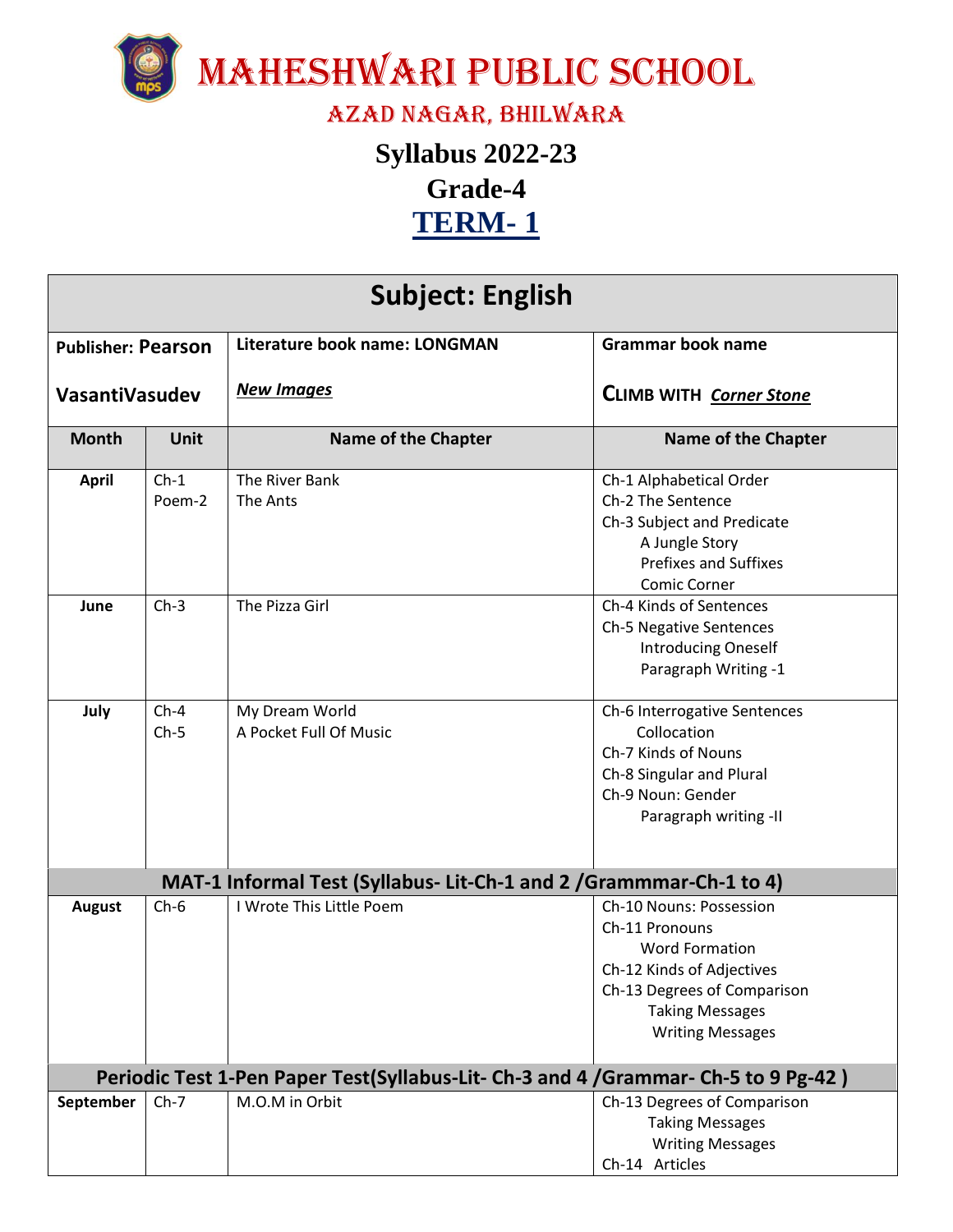|                                                        |  |  | Homophones |  |
|--------------------------------------------------------|--|--|------------|--|
| <b>Revision of Term 1 Examination</b>                  |  |  |            |  |
| Term-1 (Syllabus- Lit-Ch-1 to 7 / Gr-Ch-1 to 14 Pg-73) |  |  |            |  |

| <b>Subject: Hindi</b>                                                                   |                      |                                                        |                                                               |  |
|-----------------------------------------------------------------------------------------|----------------------|--------------------------------------------------------|---------------------------------------------------------------|--|
| Publisher: Amanda                                                                       |                      | Literature book name- दर्शिनी                          | Grammar book name-सहज                                         |  |
| <b>Month</b>                                                                            | S.No.                | <b>Name of the Chapter</b>                             | <b>Name of the Chapter</b>                                    |  |
| <b>APRIL</b>                                                                            | 1.<br>2.             | पाठ −1 स्वच्छ भारत<br>पाठ−2 बहादुर बच्चे               | पाठ-1 भाषा<br>पाठ−2 वर्ण,वर्णमाला और मात्रा                   |  |
| <b>JUNE</b>                                                                             | 3.                   | पाठ -3 आलसी ब्राह्मण                                   | पाठ-3 शब्द<br>पाठ-4 वाक्य                                     |  |
| JULY                                                                                    | 4.<br>5.             | पाठ $-4$ किस्म-किस्म के तोते<br>पाठ - 5 चरवाहे का बचपन | पाठ-5 संज्ञा<br>पाठ−6 लिंग                                    |  |
| <b>AUGUST</b>                                                                           | 6.                   | पाठ - 6 बीरबल के उत्तर<br>पाठ $-7$ शिवाजी              | पाठ-11 शब्द भण्डार<br>पाठ-13 अशुद्धि शोधन<br>पाठ-14 मुहावरे   |  |
| <b>SEPTEMBER</b>                                                                        | 7 <sub>1</sub><br>8. | पाठ $-8$ स्वतंत्रता दिवस<br>पाठ – 9 होनहार बालक        | पाठ-15 पत्र-लेखन<br>पाठ-16 अपठित गद्यांश<br>पाठ-17 कहानी लेखन |  |
| <b>MAT-1 Informal Test (Syllabus)</b><br>(दर्शिनी-1,2),सहज(ch-1 and 2)                  |                      |                                                        |                                                               |  |
| <b>Periodic Test 1- Pen Paper Test (Syllabus)</b><br>(दर्शिनी-3 , 4) ,सहज(ch-3,4 and 5) |                      |                                                        |                                                               |  |
| <b>Revision of Term 1 Examination</b>                                                   |                      |                                                        |                                                               |  |
| Term-1 (Syllabus)<br>(दर्शिनी- 1 to 9), सहज(ch-1 to 6 and 11,13 to 17)                  |                      |                                                        |                                                               |  |

| <b>Subject: Social Studies</b> |                                 |                                                        |                                   |                 |
|--------------------------------|---------------------------------|--------------------------------------------------------|-----------------------------------|-----------------|
| Publisher:GoyalPrakashan       |                                 | Name of the Book- Social Studies<br>Class <sub>4</sub> |                                   |                 |
|                                |                                 |                                                        | <b>Success</b>                    |                 |
| <b>Month</b>                   | <b>Subject</b>                  | <b>Chapter No.</b>                                     | <b>Chapter to be covered</b>      | <b>Maps</b>     |
| April                          | <b>Social</b><br><b>Studies</b> | 1                                                      | <b>Physical Features of India</b> | Pg no. 8        |
| April                          |                                 | 2                                                      | <b>The Northern Mountains</b>     | Pg. no 11       |
| April                          |                                 |                                                        | The Climate Of India              | <b>Activity</b> |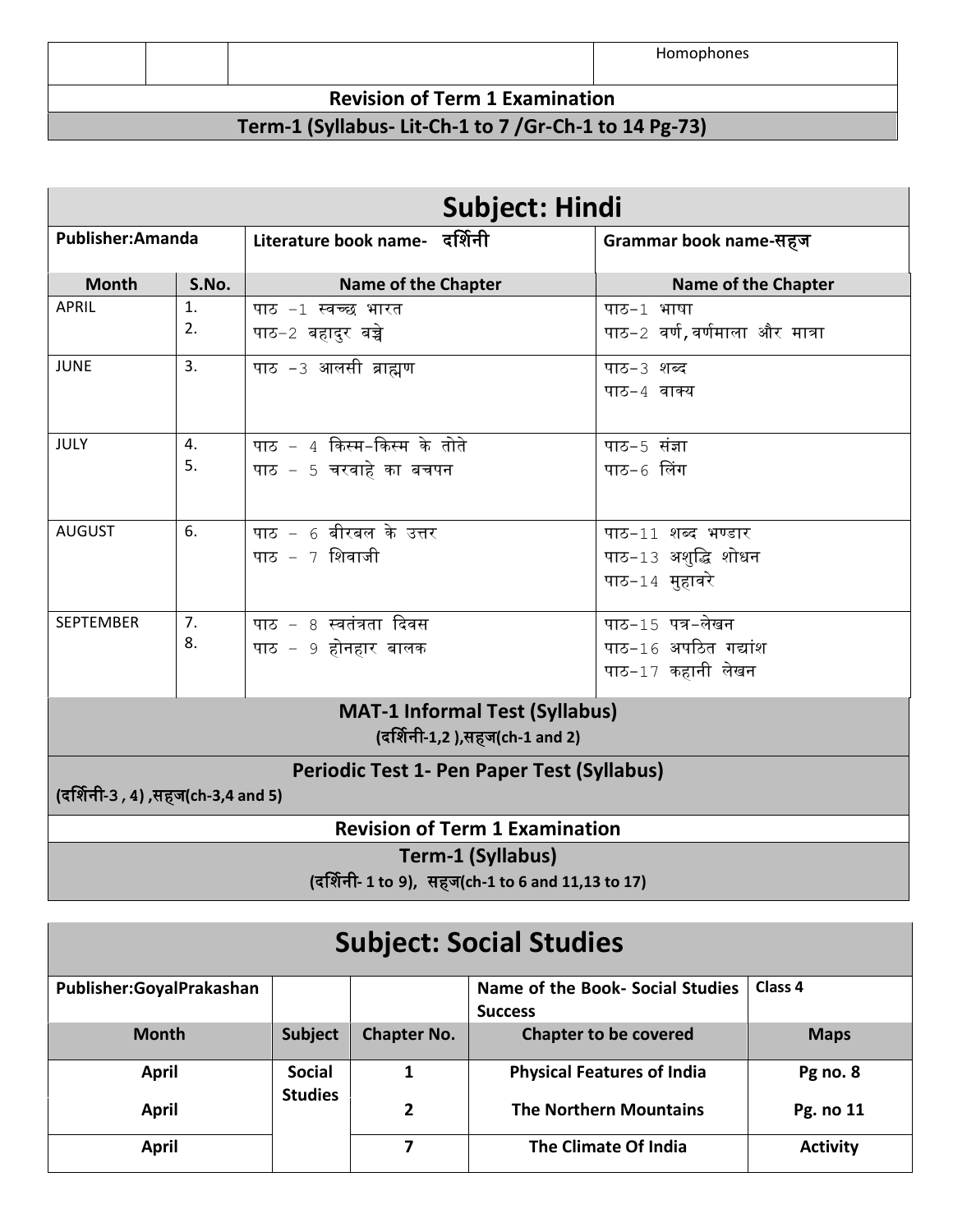| May                                            |                 | $\overline{\mathbf{3}}$<br><b>The Northern Plains</b>       |                                                            |  | Pg. no. 21                 |
|------------------------------------------------|-----------------|-------------------------------------------------------------|------------------------------------------------------------|--|----------------------------|
| June                                           |                 | <b>Revision of previous chapter</b><br><b>Our Soil</b><br>8 |                                                            |  |                            |
| July                                           |                 | 4                                                           | The Great Indian desert                                    |  |                            |
| July                                           |                 | 5                                                           | <b>The Southern Plateaus</b>                               |  | Pg .no. 36                 |
|                                                |                 |                                                             |                                                            |  |                            |
|                                                |                 |                                                             | MAT-1 Informal Test (Syllabus- Chapter 2,3,4,)             |  |                            |
| <b>August</b>                                  |                 | 9                                                           | <b>Forest And Wildlife Of India</b>                        |  | Pg no. 68                  |
| <b>August</b>                                  |                 | 10                                                          | <b>Our Water Resources</b>                                 |  |                            |
|                                                |                 |                                                             | Periodic Test 1- Pen Paper Test (Syllabus-1,7,8,9,10)      |  |                            |
| September                                      |                 | 6                                                           | The Coastal Plains And Island                              |  | Pg. no. 44                 |
| September                                      |                 | 11                                                          | <b>Our Mineral Resources</b>                               |  |                            |
|                                                |                 |                                                             | <b>Revision of Term-1 Examination</b>                      |  |                            |
|                                                |                 |                                                             | Term-1 (Syllabus-1,2,3,5,6,7,8,9,10,11)                    |  |                            |
|                                                |                 |                                                             |                                                            |  |                            |
|                                                |                 |                                                             |                                                            |  |                            |
|                                                |                 |                                                             | <b>Subject: Science</b>                                    |  |                            |
| <b>Publisher:</b>                              |                 |                                                             | <b>Name of the Book</b>                                    |  |                            |
| <b>Month</b>                                   | <b>Chapters</b> | <b>Chapters to be covered</b>                               |                                                            |  | <b>Diagrams</b>            |
| <b>April</b>                                   | $Ch-1$          | Plants- the source of food                                  |                                                            |  | <b>Structure of a leaf</b> |
|                                                | $Ch-2$          |                                                             | <b>Adaptations in plants</b>                               |  |                            |
|                                                | <b>Revision</b> |                                                             | <b>Class-Test</b>                                          |  |                            |
|                                                | $Ch-3$          |                                                             | <b>Adaptations in animals</b>                              |  | Life-cycle of butterfly    |
| May                                            | $Ch-4$          |                                                             | <b>Reproduction in animals</b>                             |  |                            |
| June                                           | <b>Revision</b> |                                                             |                                                            |  |                            |
| July                                           | $Ch-5$          |                                                             | Our body- Food and digestion                               |  |                            |
|                                                | <b>Revision</b> |                                                             | <b>Revision</b>                                            |  |                            |
|                                                |                 |                                                             | <b>Revision for MAT-1</b>                                  |  |                            |
|                                                |                 |                                                             |                                                            |  |                            |
| MAT-1 Informal Test (Syllabus-Chapters- 1 & 2) |                 |                                                             |                                                            |  |                            |
| <b>August</b>                                  | $Ch-6$          |                                                             | Our teeth                                                  |  | <b>Structure of tooth</b>  |
|                                                | <b>Revision</b> | <b>Revision for PT-1</b>                                    |                                                            |  |                            |
|                                                |                 |                                                             | Periodic Test 1- Pen Paper Test (Syllabus-Chapters- 3 & 4) |  |                            |
| September                                      | $Ch-7$          |                                                             | The clothes we wear                                        |  |                            |
| <b>Revision of Term-1 Examination</b>          |                 |                                                             |                                                            |  |                            |
| Term-1 (Syllabus-ch-1 to 7)                    |                 |                                                             |                                                            |  |                            |
|                                                |                 |                                                             |                                                            |  |                            |

**Subject: ICT**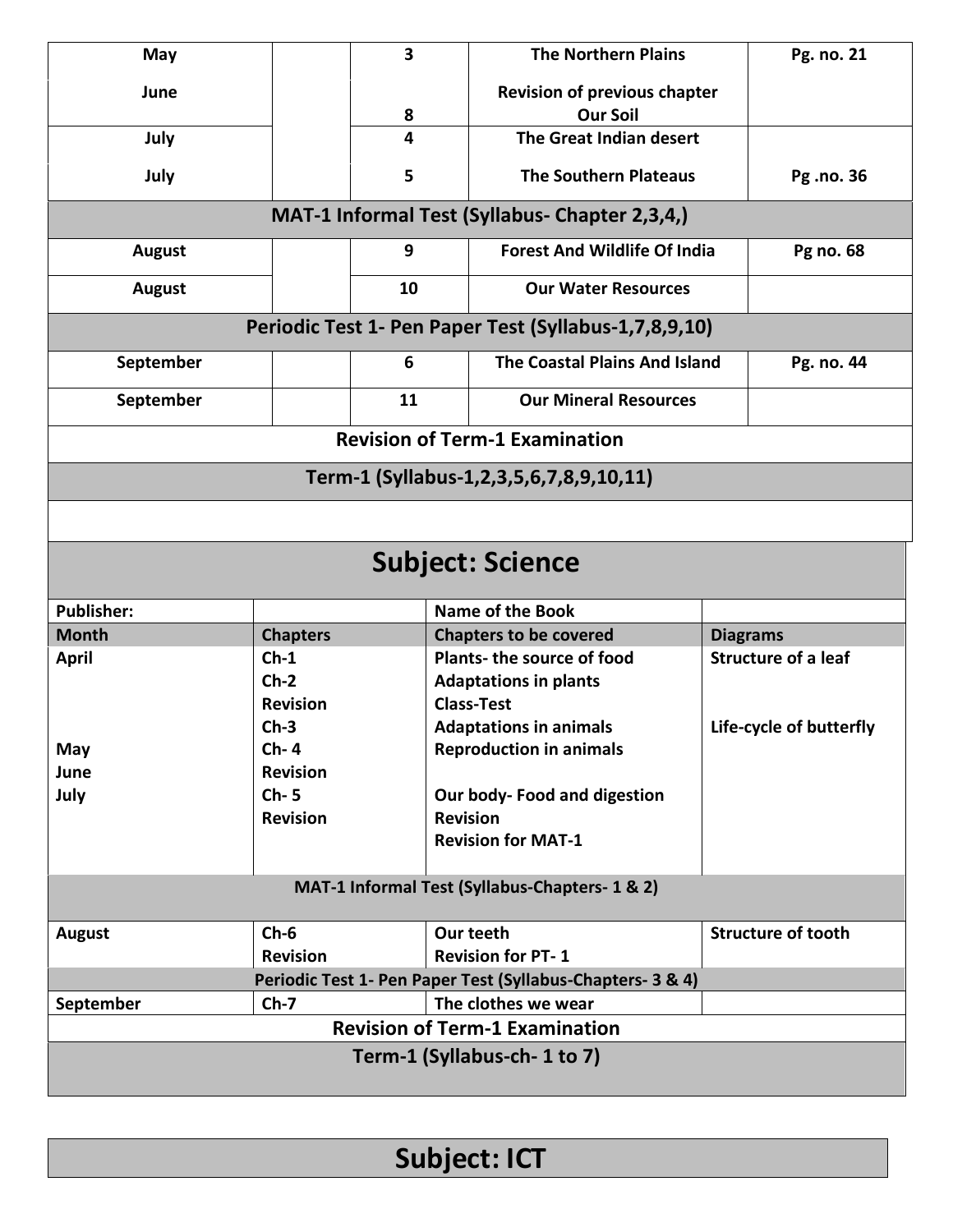| <b>Publisher: Orange</b>                | Name of the book- Touch pad |                                      |  |  |
|-----------------------------------------|-----------------------------|--------------------------------------|--|--|
| <b>Month</b>                            | <b>Chapter No.</b>          | <b>Chapter to be covered</b>         |  |  |
| April                                   | 1,2                         | Data Storage and memory,             |  |  |
|                                         |                             | <b>Managing files and folders in</b> |  |  |
|                                         |                             | window 10                            |  |  |
| May , June                              |                             | More on MS word 2016                 |  |  |
| July                                    | 4                           | Power point 2016                     |  |  |
| <b>August</b>                           |                             | More about the Internet              |  |  |
| <b>Revision of Term-1 Examination</b>   |                             |                                      |  |  |
| Term-1 (Syllabus-Chapter Number 1 to 5) |                             |                                      |  |  |

| <b>Subject: General Knowledge</b>                        |                       |                                                         |  |  |
|----------------------------------------------------------|-----------------------|---------------------------------------------------------|--|--|
| <b>Publisher:Eupheus</b><br>Learning                     |                       | Name of the book- Wow! World within worlds              |  |  |
| <b>Month</b>                                             | <b>Chapter</b><br>No. | <b>Chapter to be covered</b>                            |  |  |
| April                                                    | 1,2,3                 | Animal around world, travels diaries, Time to celebrate |  |  |
| May                                                      | 4                     | In the good Times                                       |  |  |
| June                                                     | 5, 6                  | Films we love, Characters and creators                  |  |  |
| July                                                     | 7,8                   | Our green world, As free as bird                        |  |  |
| Revision of Term-1 Examination(Syllabus-1,2,3,4,5,6,7,8) |                       |                                                         |  |  |
| Term-1 (Syllabus-1,2,3,4,5,6,7,8)                        |                       |                                                         |  |  |

## **Subject:Maths**